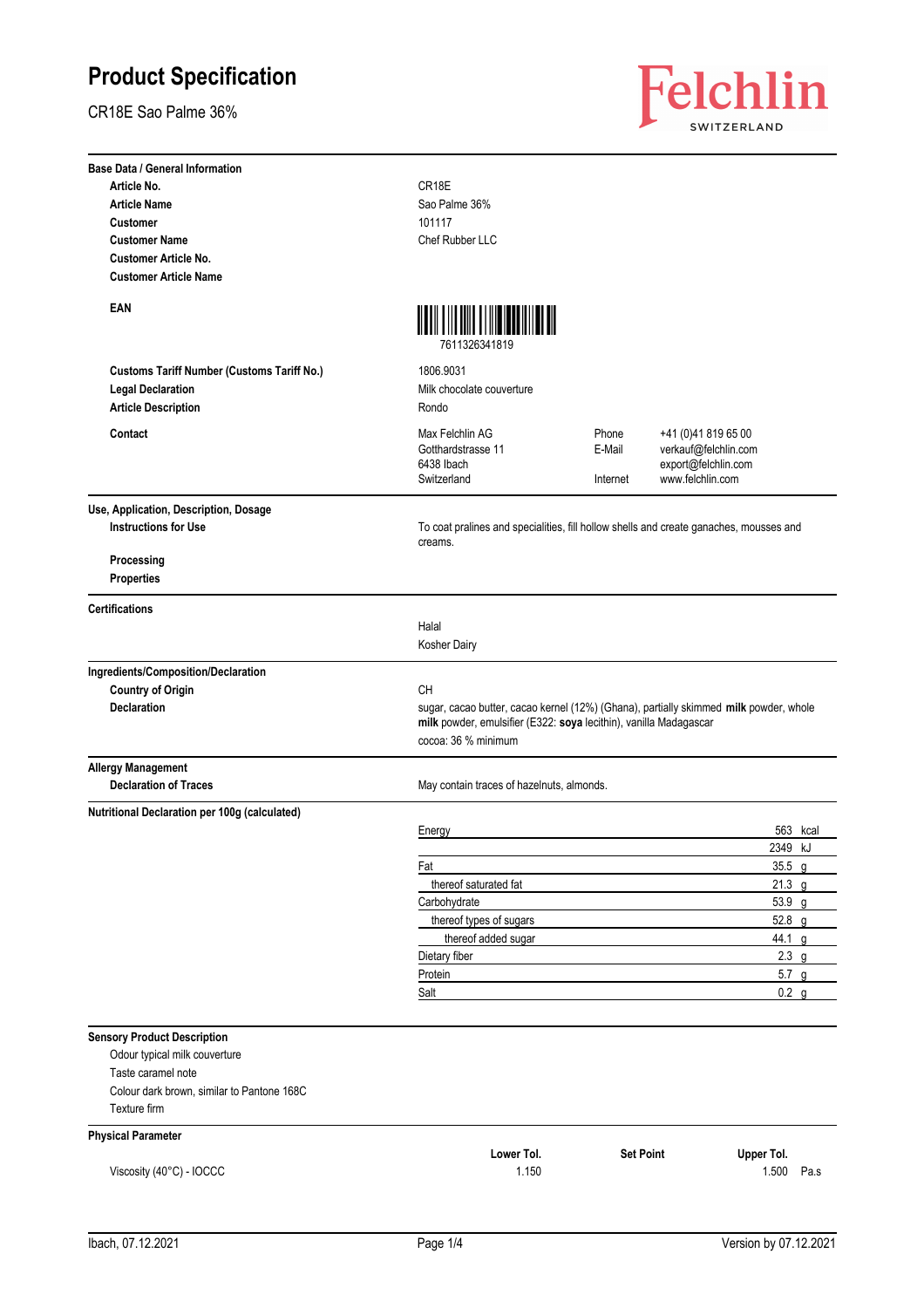CR18E Sao Palme 36%



| 20.000     | 22.000                                                                                                                                                                                                                                    | 25.000     | my                                                                                                                                                   |
|------------|-------------------------------------------------------------------------------------------------------------------------------------------------------------------------------------------------------------------------------------------|------------|------------------------------------------------------------------------------------------------------------------------------------------------------|
|            |                                                                                                                                                                                                                                           | 0.300      | mg/kg                                                                                                                                                |
|            |                                                                                                                                                                                                                                           |            |                                                                                                                                                      |
| Lower Tol. | <b>Set Point</b>                                                                                                                                                                                                                          | Upper Tol. |                                                                                                                                                      |
|            |                                                                                                                                                                                                                                           | 5000.000   |                                                                                                                                                      |
|            |                                                                                                                                                                                                                                           | 100.000    |                                                                                                                                                      |
|            |                                                                                                                                                                                                                                           | 0.000      |                                                                                                                                                      |
|            |                                                                                                                                                                                                                                           | 100.000    |                                                                                                                                                      |
|            |                                                                                                                                                                                                                                           | 100.000    |                                                                                                                                                      |
|            |                                                                                                                                                                                                                                           | 100.000    |                                                                                                                                                      |
|            |                                                                                                                                                                                                                                           | 0.000      |                                                                                                                                                      |
|            |                                                                                                                                                                                                                                           |            |                                                                                                                                                      |
|            | Aerobic mesophilic bacteria "0" corresponds to the detection limit 10 CFU/g<br>Coagulase positive staphylococci "0" corresponds to the detection limit 100 CFU/g<br>Coliform bacteria MPN method "0" corresponds to undetectable in 2.22g |            | Enterobacteriaceae "0" corresponds to the detection limit 1 CFU/g (0-10 CFU qualitative detection limit at and above 10 CFU quantitative detectable) |

| <b>Sales Unit</b>                      | Carton                            |
|----------------------------------------|-----------------------------------|
| <b>Gross Weight</b>                    | 20.920 kg                         |
| <b>Net Weight</b>                      | 20.000 kg                         |
| Volume                                 | $0.042$ m3                        |
| <b>Sales Unit per Pallet</b>           | 30                                |
| <b>Guaranteed Remaining Shelf Life</b> | 360                               |
| <b>Shelf Life in Days</b>              | 540                               |
| <b>Storage Conditions</b>              | Cool and dry 8 - 18°C / 46 - 65°F |
|                                        |                                   |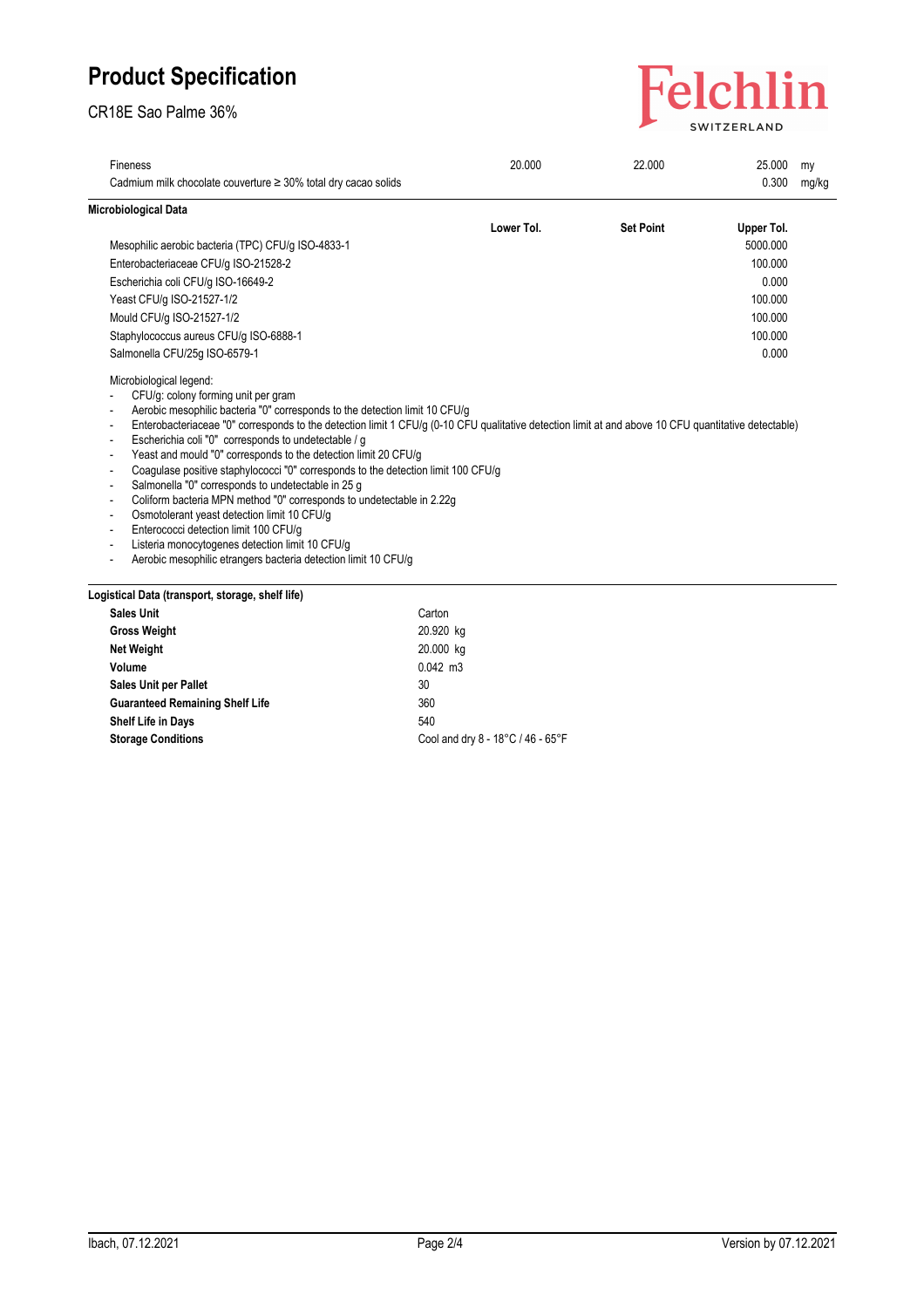CR18E Sao Palme 36%

| Conformity                 |                                                                                                                                                                                                                                                                                                                                                                                                                                                                                                                                                                                                                                                                                                                                                                                                                                                                                                                                                                                                                                                                                                                                                                                                           |
|----------------------------|-----------------------------------------------------------------------------------------------------------------------------------------------------------------------------------------------------------------------------------------------------------------------------------------------------------------------------------------------------------------------------------------------------------------------------------------------------------------------------------------------------------------------------------------------------------------------------------------------------------------------------------------------------------------------------------------------------------------------------------------------------------------------------------------------------------------------------------------------------------------------------------------------------------------------------------------------------------------------------------------------------------------------------------------------------------------------------------------------------------------------------------------------------------------------------------------------------------|
| <b>Legal Requirements</b>  | The supplied product complies with actual EU and Swiss legislation in regard to GMO:<br>• Regulation (EC) No. 1829/2003 on genetically modified food and feed of 22nd Sept. 2003<br>(and consolidated versions)<br>• Regulation (EG) No. 1830/2003 concerning the traceability and labelling of genetically<br>modified organisms and the traceability of food and feed products produced from genetically<br>modified organisms of 22nd Sept. 2003 (and consolidated versions)<br>. SR817.02 Food and Commodities Regulation from 16th December 2016 (LGV) (incl.<br>revisions)<br>• SR817.022.51 Regulation of the Federal Department of Home Affairs concerning<br>genetically changed Food (VGVL) from 23rd Nov. 2005 (incl. revisions)<br>• SR817.022.16 Regulation of the Federal Department of Home Affairs concerning<br>Information about Food (LIV) from 16th Dec. 2016 (incl. revisions)<br>The traceability for all GMO-free ingredients is guaranteed to their origin.                                                                                                                                                                                                                       |
|                            | The supplied product complies with actual EU and Swiss legislation in regard to pesticides<br>and contaminations including:<br>• SR817.021.23 Regulation of the Federal Department of Home Affairs concerning Maximal<br>Levels of Pesticides in or on Products of Plant or Animal Origin (VPHR) from 16th Dec. 2016<br>(incl. revisions)<br>• SR817.022.15 Regulation of the Federal Department of Home Affairs concerning Maximal<br>Levels of Contaminants (VHK) from 16th Dec. 2016 (incl. revisions)<br>• Regulation (EC) No 178/2002 laying down the general principles and requirements of food<br>law, establishing the European Food Safety Authority and laying down procedures in matters<br>of food safety of 28 January 2002 (and consolidated versions)<br>• Regulation (EC) No 1333/2008 on food additives of 16 December 2008 (and consolidated<br>versions)<br>• Council Regulation (EEC) No 315/93 laying down Community procedures for contaminants<br>in food of 8 February 1993 (and consolidated versions)<br>• Regulation (EC) No 396/2005 on maximum residue levels of pesticides in or on food and<br>feed of plant and animal origin of 23 February (and consolidated versions) |
| <b>Radiation Treatment</b> | The product has not undergone irradiation treatment                                                                                                                                                                                                                                                                                                                                                                                                                                                                                                                                                                                                                                                                                                                                                                                                                                                                                                                                                                                                                                                                                                                                                       |
| Nanotechnology             | The product is free of Nano technology                                                                                                                                                                                                                                                                                                                                                                                                                                                                                                                                                                                                                                                                                                                                                                                                                                                                                                                                                                                                                                                                                                                                                                    |
| <b>Conditions of Use</b>   | Felchlin Switzerland provides distribution partners access to detailed specifications to, for<br>example, assist with recipe calculations. Please treat this information as confidential and do<br>not distribute it unnecessarily such as publishing specification information in your sales<br>portfolios or on your website                                                                                                                                                                                                                                                                                                                                                                                                                                                                                                                                                                                                                                                                                                                                                                                                                                                                            |

Felchlin